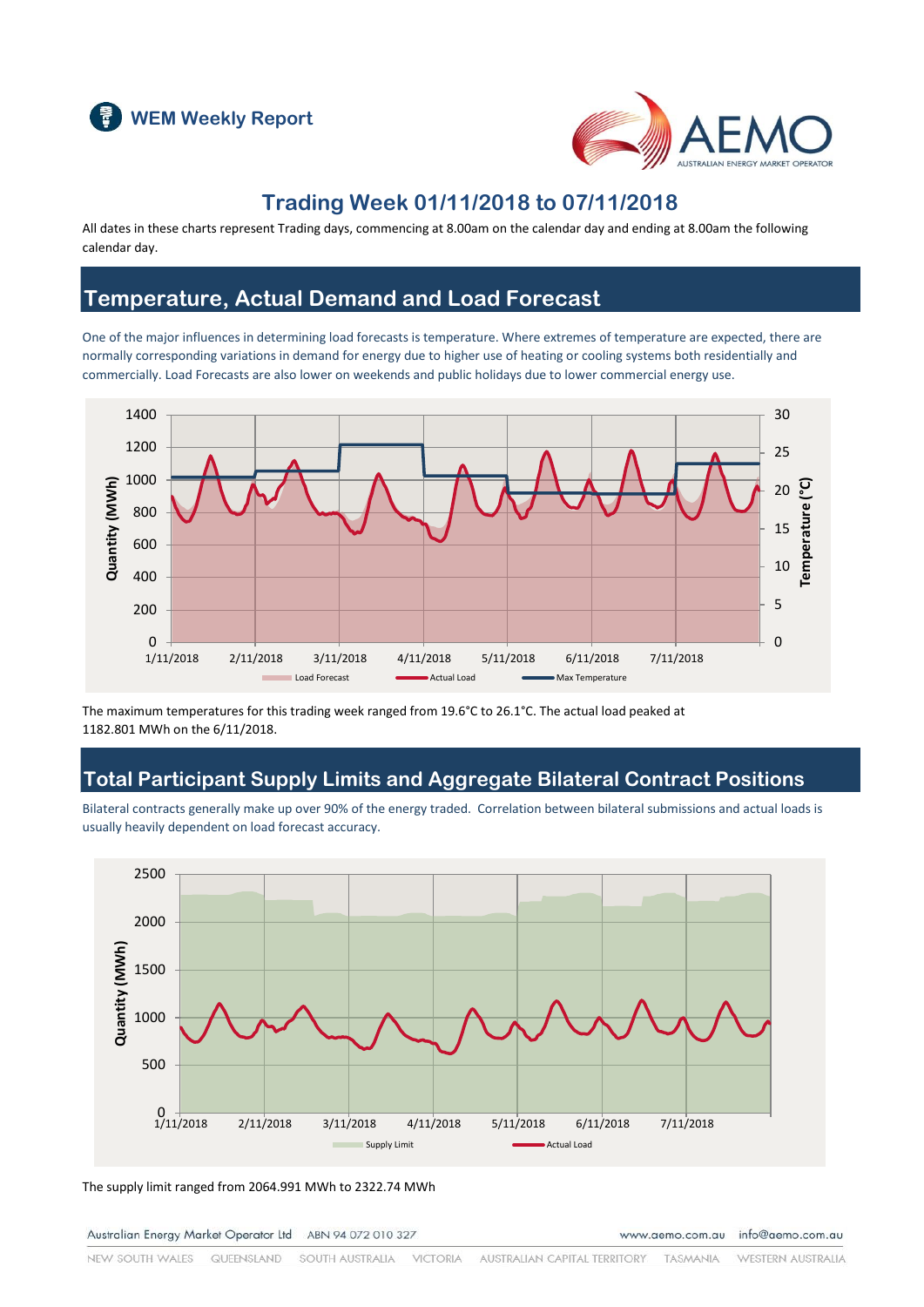## **Net Balancing Market Trades**

Bilateral contracts and STEM trading are generally based on the forecast energy requirements of Participants. When the forecast requirements are higher or lower than the actual requirements for a day, this Market energy must be bought and sold in the balancing mechanism. This graph shows the estimated net balancing trades.



The majority of the balancing activity this week occurred within Balancing Supply. The maximum balancing demand for the week reached 154.6115 MWh on the 5/11/2018. The maximum balancing supply for the week reached -222.561 MWh on the 3/11/2012.

## **Total Traded Energy**

This chart represents a comparison between the total net energy that is traded in Bilateral Contracts, the STEM and the balancing mechanism. Balancing Supply represents cases in which the total contract position is greater than the demand and customers must supply energy back to balancing. Balancing Demand represents cases in which the total contract position is less than the demand and customers must purchase energy from balancing.



Total balancing supply equalled -17808.644 MWh whereas total balancing demand equalled 8461.016 MWh. The Total STEM Traded quantity was 16219.11 MWh, with the STEM Clearing Quantity ranging between 7.73 MWh and 125.468 MWh.